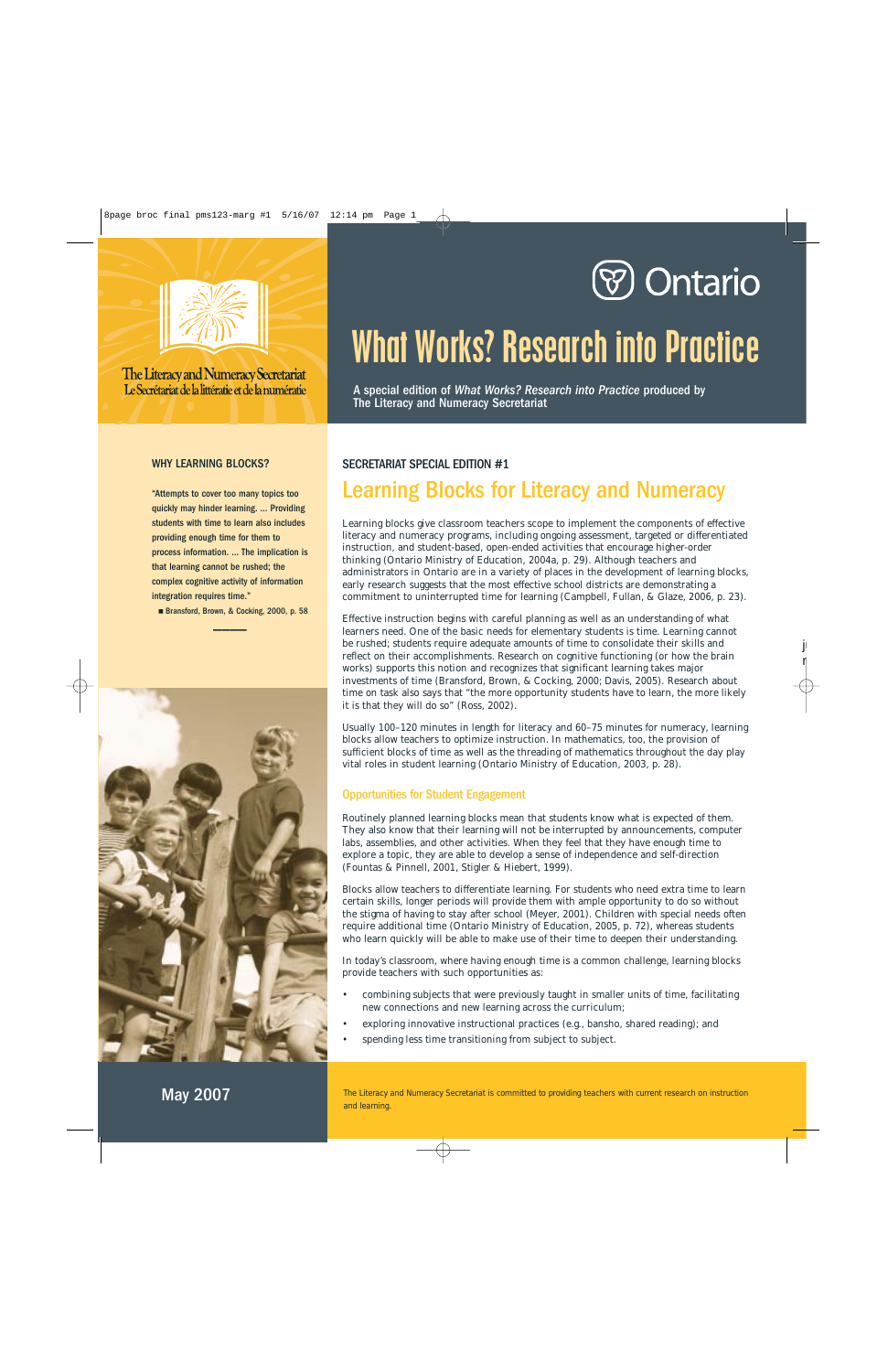

"A schedule is a net for catching days." ■ Allen, 2006, p. 138

\_\_\_\_

"Schools should make every effort to convey the message that class time is sacred time and should be interrupted for important events only. … The sanctity of instructional time might be communicated in a variety of ways:

- 1. providing teachers with a sign they can place outside their door when they wish no interruptions;
- 2. decreasing or eliminating announcements, and
- 3. referring to specific parts of class time as 'academic learning time' so students understand that these times require more attention than others."

\_\_\_\_

■ Marzano, 2003, p. 31

"Using data provides time for thinking, for reflecting, for new ideas, and for making meaning."

#### ■ Earl & Katz, 2006 p.64

# TIPS FOR PLANNING THE SCHOOL TIMETABLE

The school timetable should maximize each teacher's effectiveness and assure coherence and consistency in the implementation of classroom, divisional, and school instruction.

#### 1. *Learning blocks need to have priority in timetable planning.*

- Place the blocks for literacy and numeracy on the master timetable first. The two blocks do not have to be in sequence, though they could be.
- It is efficient and gives more flexibility if you schedule primary and junior blocks for literacy and numeracy at different times.
- When timetabling instructional options for the school's master timetable, ensure the prime learning components are the priority.
- Announcements should occur just before recess or before noon so that prime early morning time for student learning is maximized.
- 2. *Learning blocks should be uninterrupted. Planning time should be scheduled outside the literacy and numeracy learning blocks.*

#### CONSIDER:

- What are the variables that the principal and planning time committee should examine?
- How will you deliver preparation time outside the block times?
- Who will do the planning time?
- When can the planning time be delivered?
- How many teachers are optimal in the delivery of preparation time for students?
- "Uninterrupted" means no announcements or calls into rooms. Presentations for the division and trips (where possible) should be scheduled outside the learning block time

#### 3. *Backward design is important for planning the timetable.*

#### CONSIDER:

- Frequency of planning periods
- Length of planning periods
- Gym availability
- Special education support
- Preparation coverage possibilities: devoted planning teacher/music teacher/physical education/drama/other
- Planning a shared preparation time for same-grade teachers
- Part-time staff flexibility of time assignment may be beneficial in assuring best use of time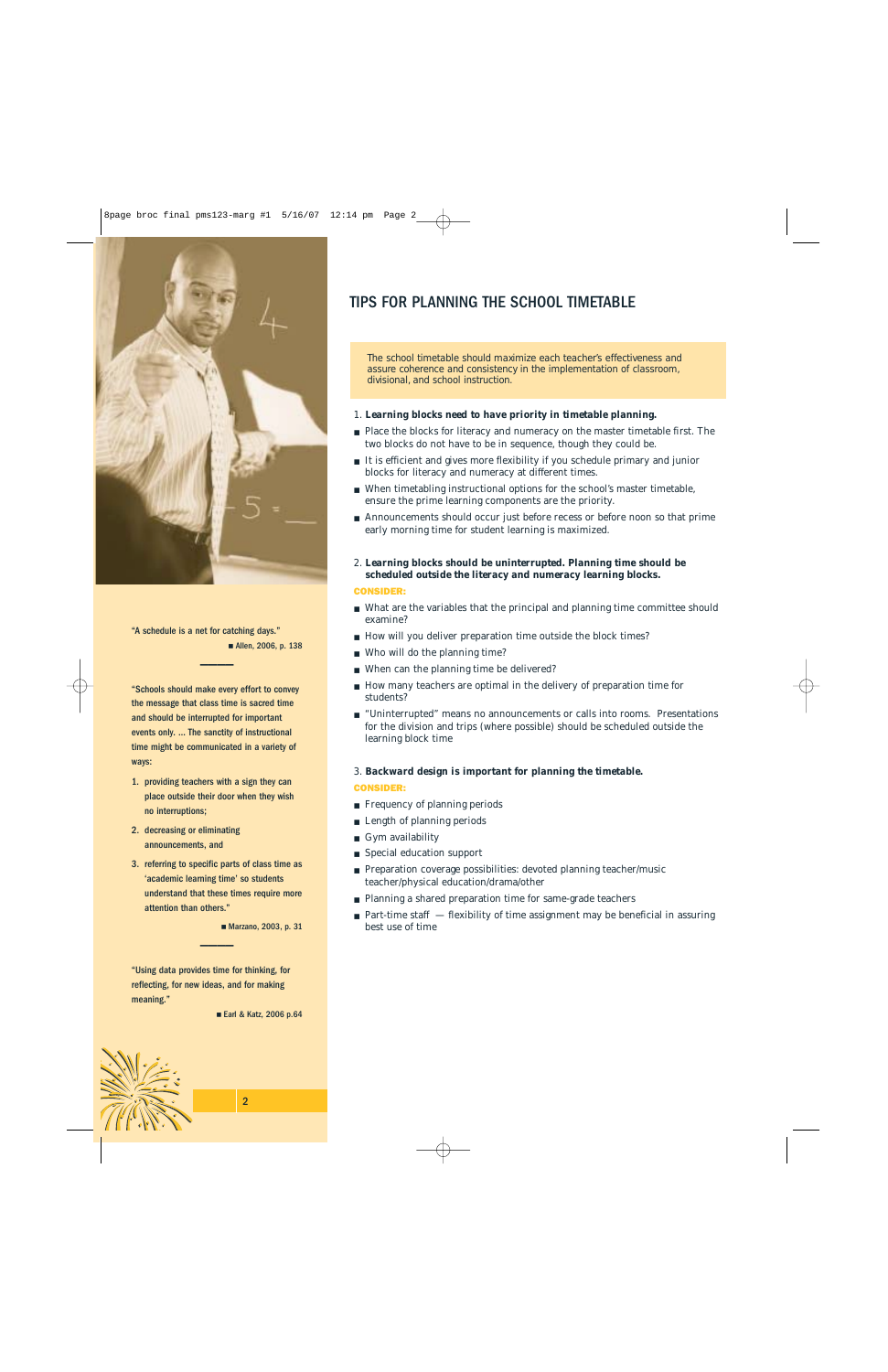# TIPS FOR PLANNING THE CLASSROOM TIMETABLE

The purposeful activities in the learning block should contribute to maximizing student achievement.

#### 1. *Premium learning time*

- Literacy and numeracy blocks are premium instructional time and should be uninterrupted for student learning.
- Individual timetables need to reflect the block times assigned to the grade or division.
- Timetables should be shared to assure that other staff, students, and parents know the instructional timing of the day.

#### 2. *Responsive programming*

- In the literacy learning block: shared, guided, and independent instructional strategies are used on a consistent basis.
- In the numeracy learning block: the three-part lesson scaffolds student learning.
- The amount of time on the elements of a learning block will be determined through responsive curriculum programming based on assessment of student achievement over time.
- Block time is organized to meet the needs of students for instruction based on the time of the year, curricular expectations, and ongoing observation.

#### 3. *Collaborative planning*

- Collaborative planning among teachers, administrators, and support staff to fine-tune their program support within the block will allow for targeted support to be offered at the optimum time.
- Working as a team to differentiate instruction to meet the needs of all students builds an instructionally inclusive environment where children can learn and grow at an optimal pace.
- Collaboration with support staff ensures that students move forward based on thoughtful assessment practices informing instruction for individuals and small groups of students (support staff: special education, English language learners, and other supports).

#### 4. *Cross curricular integration*

The integration of social studies, science, media literacy. and technology in your instructional practice:

- deepens the student learning and understanding,
- broadens schema.
- makes connections among knowledge domains, and
- allows the teacher to teach the required curriculum in a timely and meaningful fashion.

#### ENGLISH LANGUAGE LEARNERS

English language learners may be overwhelmed by a language environment that is incomprehensible to them. They require particular attention, consideration, and support during the literacy learning block.

During the learning block, ELLs should receive specific differentiated instruction from an ESL/ELD teacher and/or classroom teacher, including:

- Activation of the prior knowledge and language skills that ELLs bring from their cultural backgrounds, for example encouraging children to use their language as well as English in literacy activities
- Explicit instruction about essential cultural knowledge that is required for comprehension of a given text or lesson
- A selection of resource material that is designed or adapted for English language learners, is based on age-appropriate content, and is comprehensible at each student's present stage of development in English
- Additional scaffolding for accelerated development of vocabulary, beginning with high-frequency words that English-speaking children bring with them when they start school (e.g., *boy, girl, in, under, right, share, look*) and expanding into lowerfrequency academic words that are required for participation in various curriculum subjects (e.g., *accurate, divide, observe*)
- **Explicit instruction about specific** grammatical forms and sentence patterns, beginning with the basic sentence structure that most English-speaking children have in place before they start school but using examples based on age-appropriate content (e.g., focusing on the language of comparison such as *bigger, smaller, greater than,* in a mathematics or geography lesson)
- Metacognitive instruction focused on language-learning strategies such as using basic knowledge of word order or using a bilingual dictionary

3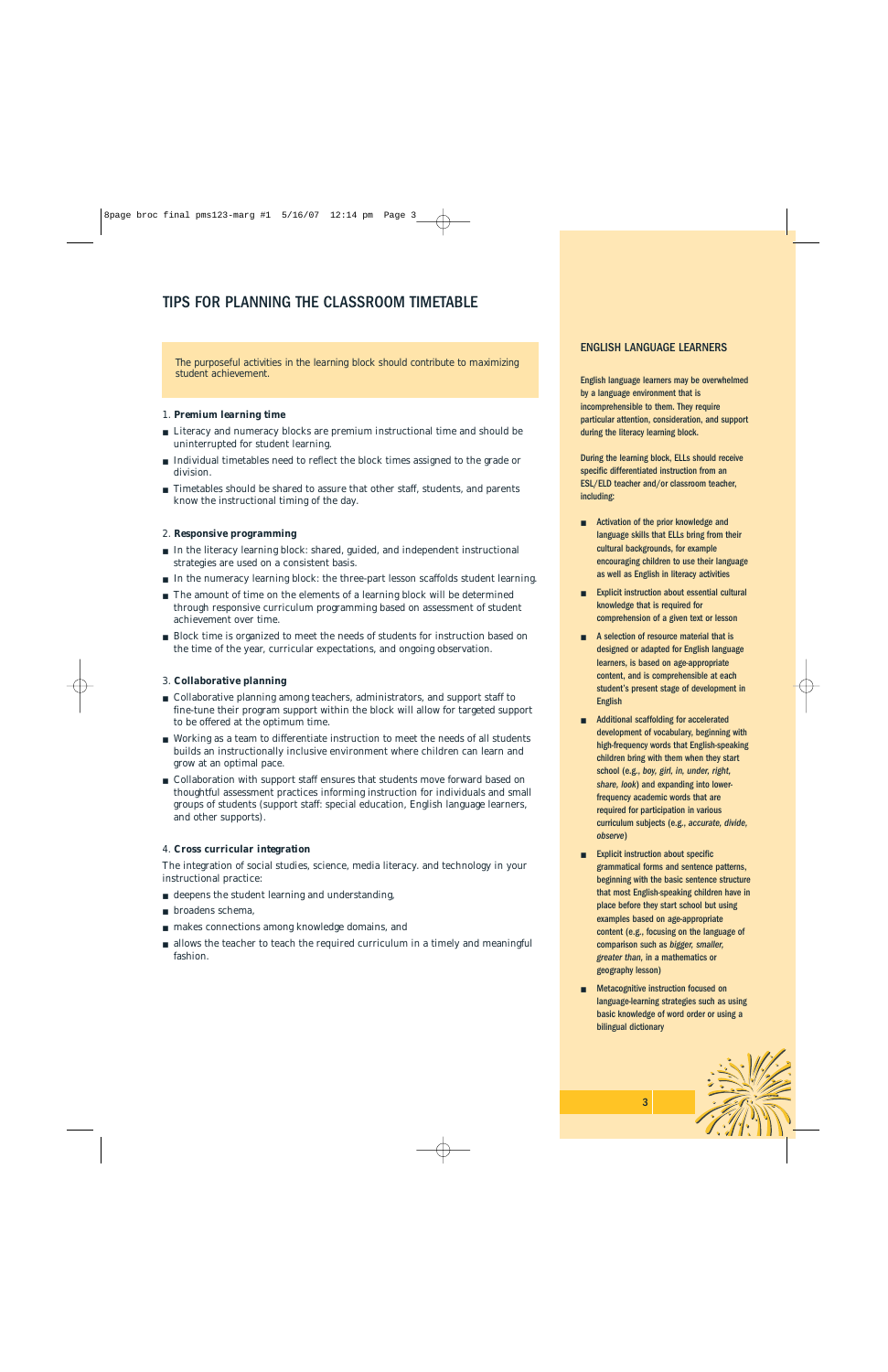# A SAMPLE INSTRUCTIONAL SEQUENCE FOR A LITERACY LEARNING BLOCK

- 1. **Instruction of the whole class.** The learning block can first be set up so that there is whole class instruction in a mini-lesson about an aspect of learning that is critical for the class as a whole.
- 2. **Instruction for small groups or individuals.** Students then are divided into small guided reading/writing groups, or they can go to a learning centre to do independent activities. They are expected to practise and apply critical skills with teacher input and feedback.
- 3. **Instruction of the whole class.** Finally, the class is brought together again for the purpose of sharing, reflecting on, and consolidating learning gained from the learning block.

The teacher first directs the lesson with the large group, then circulates among the groups to guide and support students' learning, and finally facilitates sharing, reflection on, and consolidation of learning.

*This sample demonstrates one way to set up a learning block. For more ideas, see the expert panel reports and the guides to effective instruction published by the Ontario Ministry of Education as well as the professional resources listed in the annotated bibliography in this monograph. Adapted from Ontario Ministry of Education, 2007, pp. 24–25.*

**Annroximate** 

|                               |                                                                                                                                                                                                                                                                      |                                                                                                                                                                                                                                                                                     |                                                                                                                                                                                                                                                                                                                       | <b>Time</b>          |
|-------------------------------|----------------------------------------------------------------------------------------------------------------------------------------------------------------------------------------------------------------------------------------------------------------------|-------------------------------------------------------------------------------------------------------------------------------------------------------------------------------------------------------------------------------------------------------------------------------------|-----------------------------------------------------------------------------------------------------------------------------------------------------------------------------------------------------------------------------------------------------------------------------------------------------------------------|----------------------|
| <b>Whole</b><br><b>Class</b>  | <b>Common modelled or shared mini-lesson</b><br>(e.g., focus on reading with fluency - reading a passage of<br>non-fiction with phrasing; or focus on writing effective paragraphs)                                                                                  |                                                                                                                                                                                                                                                                                     |                                                                                                                                                                                                                                                                                                                       | $10 - 20$<br>minutes |
|                               |                                                                                                                                                                                                                                                                      |                                                                                                                                                                                                                                                                                     |                                                                                                                                                                                                                                                                                                                       |                      |
|                               | <b>Small-group or individual instruction with</b><br>strategies based on skill, interest, need, or grade                                                                                                                                                             |                                                                                                                                                                                                                                                                                     |                                                                                                                                                                                                                                                                                                                       |                      |
| <b>Small</b><br><b>Groups</b> | <b>Group 1</b><br>shared, guided, or<br>independent practice/<br>and application<br>(e.g., echo reading using<br>activity-based<br>strategies with same<br>or different text,<br>depending on level;<br>or rewrite sample<br>paragraph using a<br>graphic organizer) | <b>Group 2</b><br>shared, guided, or<br>independent practice<br>and application<br>(e.g., readers' theatre<br>using cooperative<br>strategies with the<br>same or different<br>text, depending on<br>level; or rank order<br>three paragraphs and<br>justify ranking in<br>writing) | <b>Group 3</b><br>shared, guided, or<br>independent practice<br>and application<br>(e.g., recorded reading at<br>a listening centre using<br>thinking skills strategies<br>with different text<br>levels; or, given a topic<br>sentence, complete an<br>effective paragraph<br>using cooperative<br>group strategies) | $30 - 70$<br>minutes |
|                               |                                                                                                                                                                                                                                                                      |                                                                                                                                                                                                                                                                                     |                                                                                                                                                                                                                                                                                                                       |                      |
| <b>Whole</b><br><b>Class</b>  |                                                                                                                                                                                                                                                                      | <b>Sharing, Reflection on, and</b><br><b>Consolidation of Learning</b>                                                                                                                                                                                                              |                                                                                                                                                                                                                                                                                                                       | $5 - 15$<br>minutes  |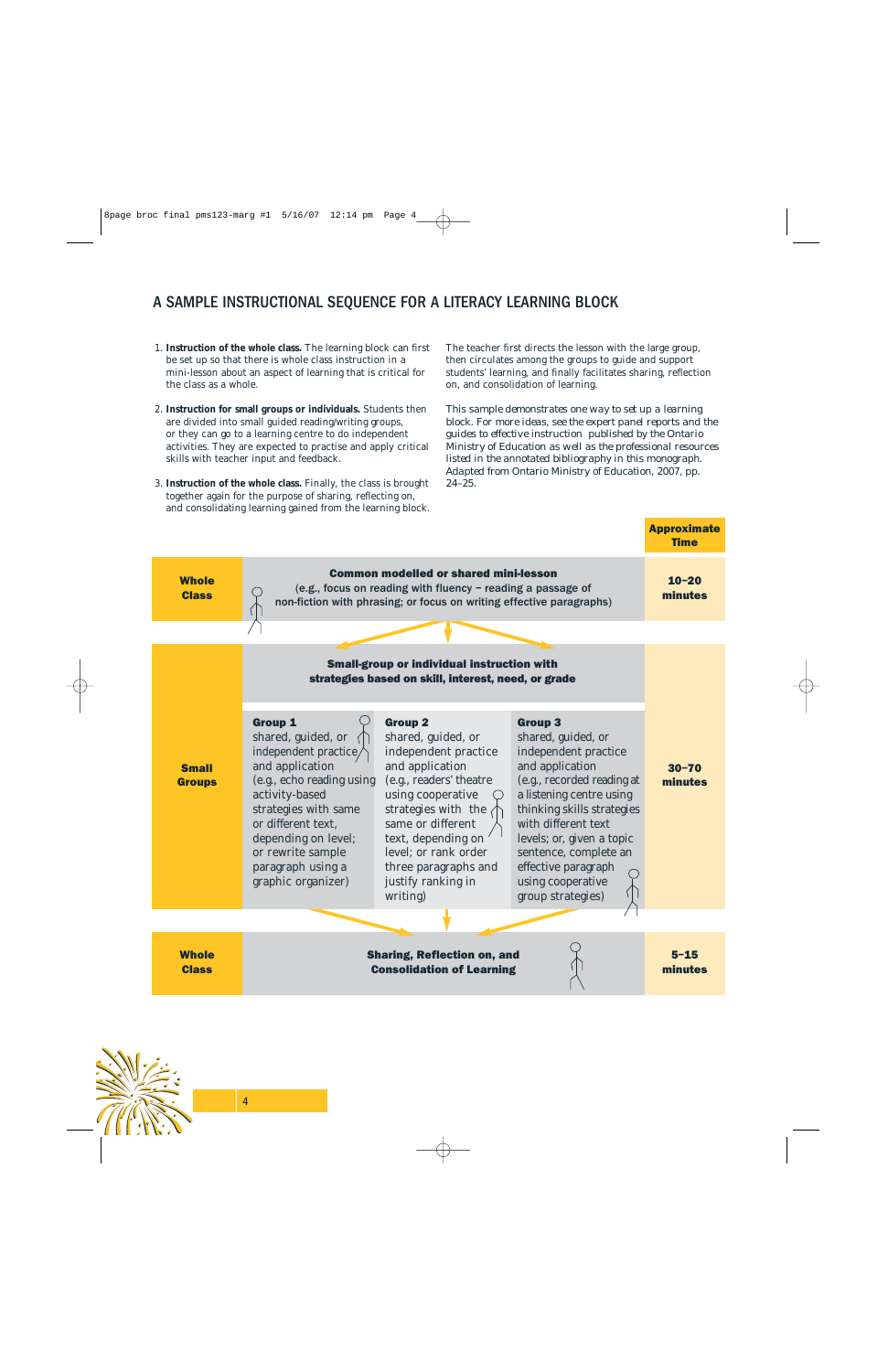# A LITERACY BLOCK TWO EXAMPLES

Diagnostic assessment is the starting point, and ongoing formative assessment is part of the feedback loop to inform daily instruction in the literacy learning block.

#### **Example 1:** *Many of your students cannot adequately make inferences.*

**The primary teacher could** choose a number of read-aloud books (books with strong characters are a good choice), then during the read-aloud, he or she would model (by thinking aloud) how to ask questions of text, how to infer from pictures and words, and how to give evidence from text. This would be done frequently until children seemed to understand the process. Then the teacher would create a Tchart with quotations from the text, and ask students what they had inferred about the character traits from each quotation. Again, there would be time for practice, and the teacher would move on to having children work in pairs. More practice would be given, using quotations, and if necessary, the teacher would continue to model, and continue to create T-charts.

Then, as part of the gradual release of responsibility, the teacher would encourage students to apply what they had learned in guided and independent reading. After two or three weeks she or he would re-assess, and find out who needed further coaching.

**The junior teacher could** begin by reviewing making inferences through character traits and than create a T-chart with quotations from a book recently read aloud, inviting students to respond by giving evidence from text. Then the teacher would work further with inference, looking at inferring author's purpose. This would be carried out in a guided reading group, so that instruction could be targeted and specific. The teacher would coach children so that in their independent reading they were able to make judgments about characters, events, theme, and plot. Finally, the teacher would give cross-curricular examples to help students infer the main idea in both fiction and nonfiction texts. There might need to be more teacher modelling, ongoing assessment, and review of student success.

**Example 2:** *Using running records/miscue analysis, you learn that many of your students are having a problem with word accuracy (primary) or fluency and phrasing (junior).* 

**The primary teacher could** create a small group based on a problem with word accuracy, and instruct students to focus on the meaning of the text and self-monitor by asking the question, "Does this make sense?" (Modelling examples, reading "horse" for "house" does not make sense, but "home" for "house" does make sense; reading "android" for "anchor" does not make sense.) The teacher would also draw attention to the composition of the word ("spell" has a 2-letter blend at the beginning, the vowel "e", and two "l's" at the end – how is that different from "spill", "sell"?).

**The junior teacher could** create a small group based on a problem with fluency and phrasing and determine first of all if the text was too difficult and if so, change the text level. If the text was not too difficult, then the teacher would instruct the group on using punctuation to convey meaning and on choosing expression to interpret meaning. This would prevent the student from mindlessly decoding the text, and guide the student to interact with, and think about, text. The goal would be to improve fluency and phrasing by creating meaning in the mind of the reader.



"[An] effective timetable will provide large blocks of time – ideally two hours – for students to develop their literacy skills, explore topics thoughtfully and thoroughly, engage in research and inquiry in all subject areas, and apply their learning in new contexts. These learning blocks give teachers scope to implement the wide-ranging components of an effective literacy program, including ongoing assessment, targeted instruction to address specific learning needs, and open-ended reading and writing activities that promote higher-order thinking."

■ Ontario Ministry of Education, 2004a, p. 29  $\frac{1}{\sqrt{2}}$ 

"In classrooms in which . . . children are transformed into readers and writers, teachers do whatever is in their power to help children make connections. They take whatever time is allocated to them and create a schedule that allows for as much integrated learning as possible."

■ Cunningham & Allington, 1999, p. 238

For further, detailed information on teaching inference skills, please refer to the DVD *Comprehending in Action: Inferring,* which should have arrived in your school from the Literacy and Numeracy Secretariat. Also available at http://www.curriculum.org/LNS/ coaching/profresources.shtml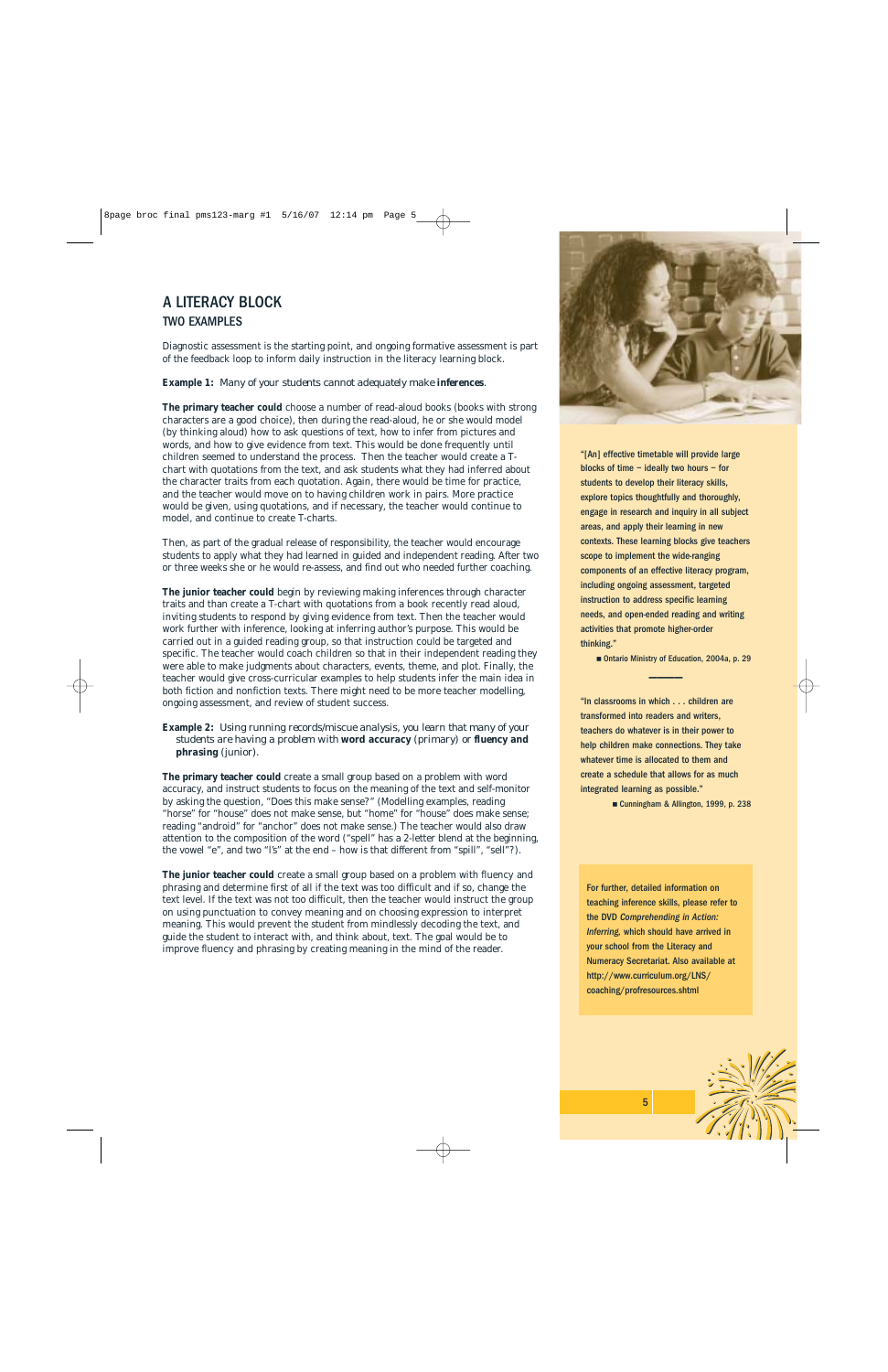

"Real learning is constructive and developmental. As children attempt to make sense of a situation and its context, they interpret, organize, and model it based on the ideas or strategies they have already constructed."

> ■ Fosnot & Dolk, 2001, p. 23 \_\_\_\_

"Students need enough time to engage in activities around a specific mathematical topic if they are to become proficient with it. When they are provided with only one or two examples to illustrate why a procedure works or what a concept means and then move on to practice in carrying out the procedure or identifying the concept, they may easily fail to learn. To become proficient, they need to spend sustained periods of time doing mathematics – solving problems, reasoning, developing understanding, practicing skills – and building connections between their previous knowledge and new knowledge."

■ Kilpatrick, Swafford, & Findell, 2001, p. 135 \_\_\_\_

For ideas on how to structure a mathematics program based in problem solving, please visit the Literacy and Numeracy Secretariat's coaching website where you can download powerpoint presentations and facilitator's guides to support the implementation of *A Guide to Effective Instruction in Mathematics, Number Sense and Numeration, Grades 4 to 6.* http://www.curriculum.org/LNS/ coaching/profresources.shtml

# STRUCTURING A MATHEMATICS LEARNING BLOCK A MATHEMATICS PROGRAM BASED IN PROBLEM SOLVING

Problem solving is central to learning mathematics. By learning to solve problems and by learning through problem solving, students are given numerous opportunities to connect mathematical ideas and to develop conceptual understanding.

The teacher begins by selecting a problem that focuses on the mathematics students will learn during the lesson. A"good" problem enables multiple entry points for the students so that they can apply their prior knowledge, skills, and strategies within an unfamiliar mathematics context. Such problems are just within students' mathematical reach, provoking them to struggle to develop solutions, and to examine the different solutions in terms of the type of mathematics, models of representation, methods, and/or strategies they used. A three-part lesson is sketched below.

#### 1. **Before**

#### *Getting Started: 10–15 minutes*

The purpose of this first part of the lesson is to get the students to be cognitively prepared for the lesson problem by having them think about ideas and strategies that they have learned and used before. The teacher organizes a revisit of a concept, procedure, or strategy that is related to the lesson's learning goal. A revisit might be a class discussion of the previous lesson problem, students demonstrating methods or strategies that were developed to solve previous problems, or students solving a smaller problem that evokes prior knowledge, skill, and strategies.

#### 2. **During**

#### *Working on It: 30–40 minutes*

For this part of the lesson, the students are actively solving the problem. Students work in small groups, in pairs, or individually to solve a problem and record their mathematical thinking used to develop solutions to the lesson problem. Students develop independence and confidence by choosing methods, strategies, and concrete materials that they will use, as well as ways to record their solutions. When students are provided sufficient time to solve the problem, they also learn to develop perseverance and come to expect that solutions to problems are never immediately apparent, so it takes time to solve a math problem.

While the students are making a plan and carrying out their plan to solve the lesson problem, the teacher circulates among the students, making observations about the ways that students are interacting, and taking note of the mathematical models of representation, methods, strategies, and mathematical language used by the students to develop their solutions. If students are stuck, the teacher might pose questions to provoke further thinking or have other students explain their plan for solving the problem.

#### 3. **After**

#### *Consolidation and Practice: 10–15 minutes*

In this phase of the three-part lesson, the teacher strategically coordinates student sharing of their solutions to the lesson problem, using a mathematical instructional strategy like bansho, math congress, or a gallery walk. By using such a coordinating strategy, the teacher can facilitate a whole-class discussion, whereby students explain the mathematics in their solutions, methods, and strategies, and discern whether classmates used the same or different strategies.

Through such coordinated sharing and discussion, students can hear and analyse their classmates' mathematical thinking. Also, the students learn to discern similarities and differences between the mathematics, methods, and strategies inherent in the student solutions. Such discernments provoke students to make connections between their own mathematical ideas and the ideas of others, as well as understand the mathematics within and across math strands. Further,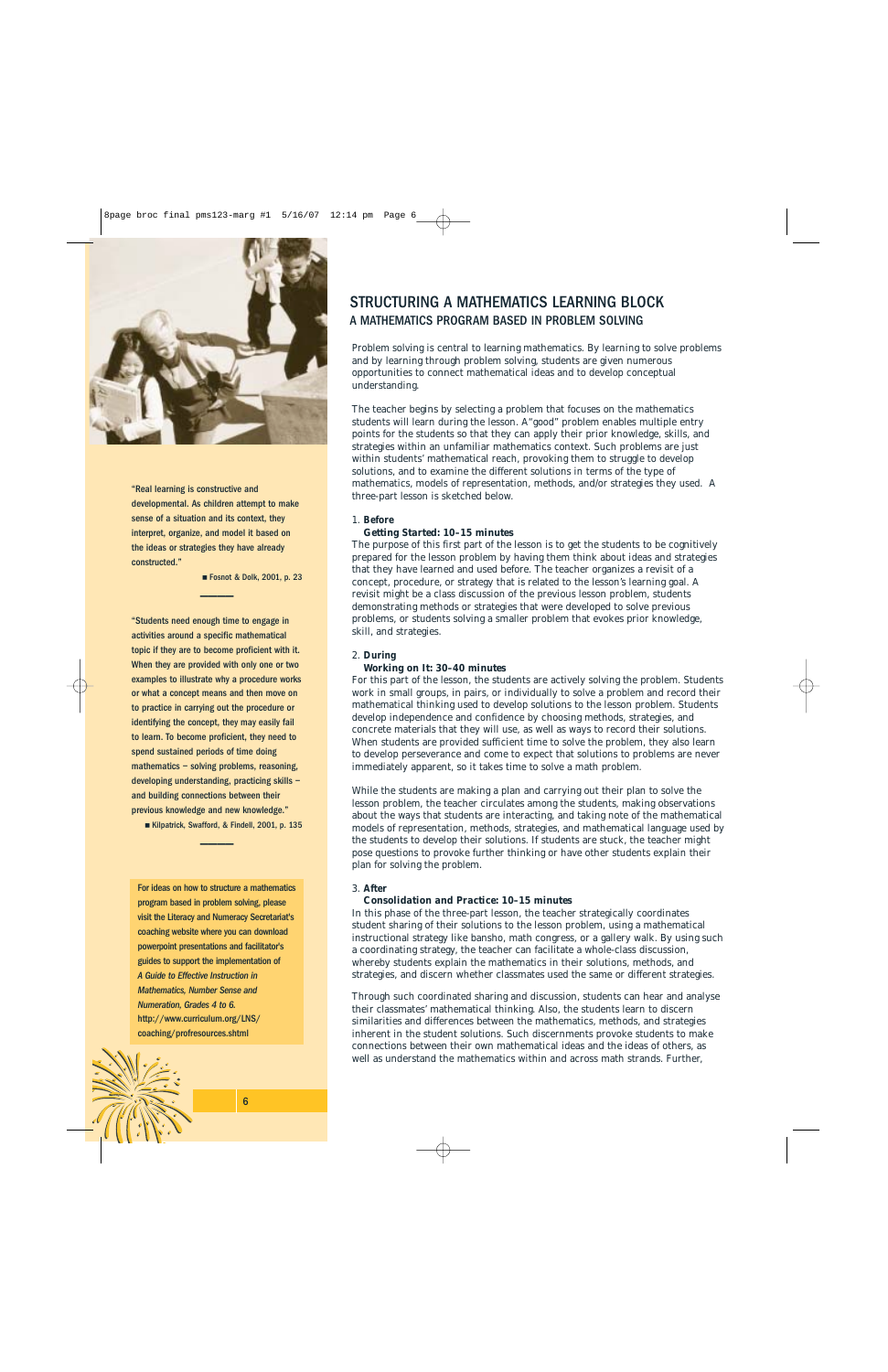through such rich, mathematics classroom discourse, students are developing and consolidating their understanding of the learning goal of the lesson, in terms of making connections to prior knowledge and experiences and making generalizations.

New methods and strategies derived from student solutions are posted on the class's strategy walls or used to develop a class mathematics anchor chart. What the teacher learns from students about their understanding is directly related to the types of questions that are asked. What the teacher learns from this discussion will guide the direction of future lessons or activities.

# ANNOTATED BIBLIOGRAPHY

#### **Literacy**

*Better Answers,* Ardith Davis Cole, Stenhouse Publishers, 2002

This book is based on Cole's work with students who have not met state standards in language. She has developed an easy-to-implement, step-by-step protocol – the Better Answer formula – that helps students focus on task. This will help teachers as they try to elevate student achievement within the literacy learning block.

*Breakthrough,* Michael Fullan, Peter Hill, & Carmel Crévola, Corwin Press, Sage Publication Company, 2006

This book synthesizes the best of current instructional models, and creates a framework based on 3 P's: Personalization – meaningful, student-centred classroom interactions; Precision – using formative assessments to monitor individual student progress; and Professional learning – daily ongoing learning for all educators. *Breakthough* establishes the "tipping point" for moving students forward, within the literacy learning block.

*Critical Literacy,* Maureen McLaughlin & Glenn L. DeVood (Foreword by Allan Luke), Scholastic, 2004

In this book, the authors explain critical literacy, and then describe theme-based critical literacy lessons, based on classroom practice. This book will help teachers to move their students towards deeper critical thinking, as they work with them in the literacy learning block.

*Strategies That Work,* Stephanie Harvey & Anne Goudvis, Stenhouse Publishers, 2000

This book looks at strategic thinking and strategic reading, and outlines, in detail, reading comprehension strategies: making connections, questioning, visualizing, inferring, determining importance, and synthesizing. For anyone who needs detailed information on reading comprehension strategies, this is a key book, and will help inform planning for the literacy learning block.

*Teaching For Comprehending and Fluency,* Irene C. Fountas & Gay Su Pinnell, Heinemann, 2006 (DVD included)

This book provides teaching and assessment frames that will give teachers a clear understanding of students' reading levels: where they are, where they should be, and what they need to do to get there. The authors share insights on the specific demands that fiction and nonfiction texts place on readers. Helpful for teachers as they plan for literacy blocks.

*Teaching For Deep Comprehension, A Reading Workshop Approach,* Linda J. Dorn & Carla Soffos, Stenhouse Publishers, 2005 (DVD included)

This book explains how the orchestration of strategies, not a single strategy, leads to deep comprehension. The DVD includes 85 minutes of video including a first grade reading workshop (shared reading, author studies, share time), a fourth grade reading workshop (mini-lesson and literature discussion groups), and others. This book gives practical examples for teachers to extend their thinking as they plan for the literacy learning block.

#### EFFECTIVE PRACTICE TIPS

- 1. Meet with other grade-level teachers to organize a daily schedule which incorporates learning blocks.
- 2. Make every minute of the school day focus on student doing and learning.
- 3. Ensure that learning blocks are uninterrupted and are at predictable time periods in the day throughout the year.
- 4. Plan for large-group, small-group, paired, and individual learning activities within the timetable.
- 5. Adjust learning activities throughout the school year to ensure that students are making connections to prior learning experiences and knowledge in literacy, numeracy, and other curricular areas.
- 6. Gradually release responsibility as students become more independent for literacy/ numeracy learning. As students become more independent, instruction becomes less teacher directed.
- 7. Make sure students have time regularly to share their thinking and work with others in the class as well as to reflect on their own learning.
- 8. Focus on reading and mathematical thinking and doing every day so that students are building their understanding and applying learned knowledge and strategies.
- 9. Give daily attention to oral communication, active listening, and writing throughout literacy and numeracy blocks.
- 10. Schedule a mathematics learning block on a daily basis and provide places in daily class routines and other curriculum areas for students to apply their mathematical knowledge and strategies.



7